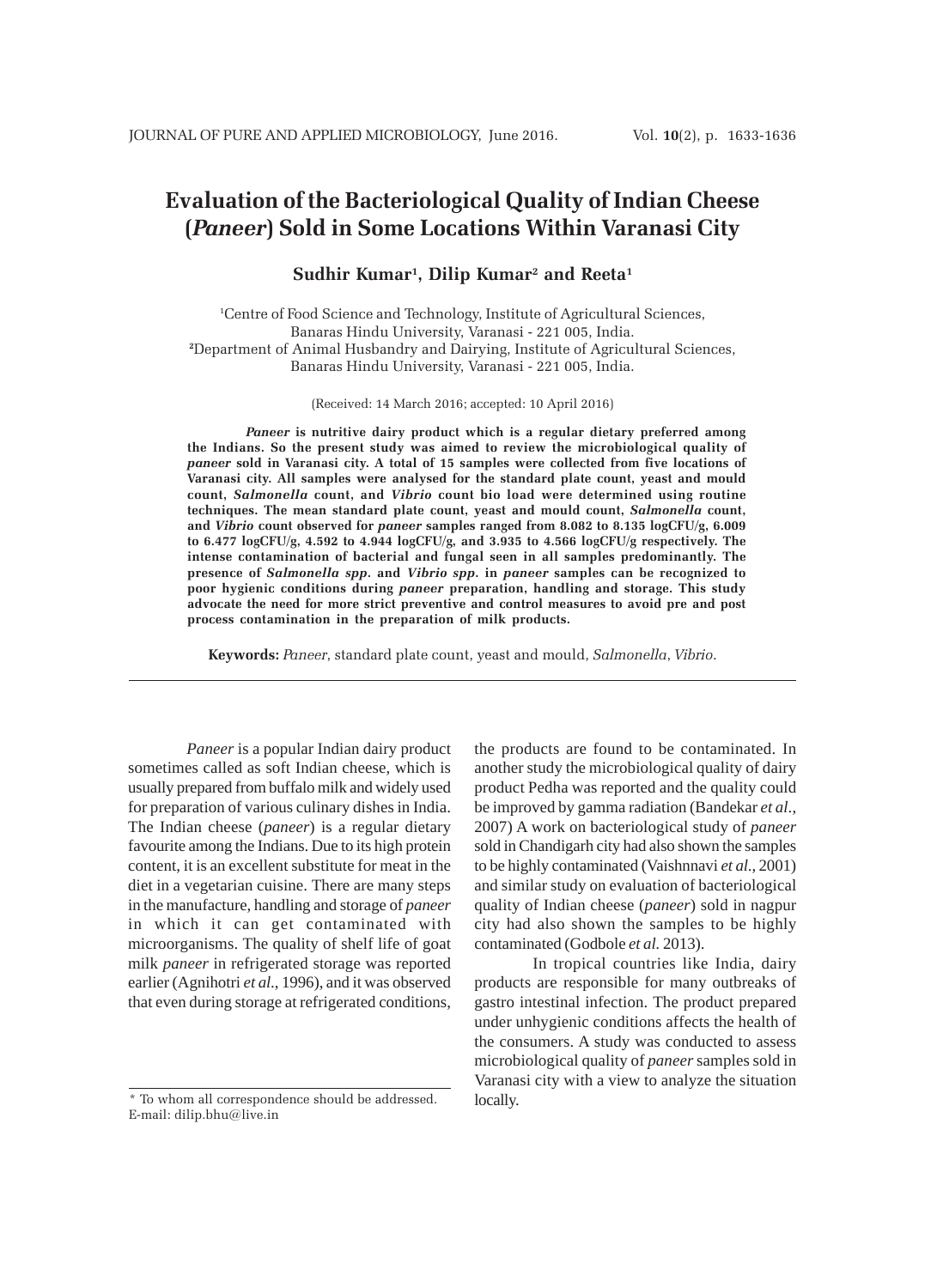#### **MATERIALS AND METHODS**

#### **Sample collection**

A total of 15 samples of *paneer* were collected from different shops in various locations of the Varanasi city. The samples were collected in pre-sterilized containers and transported to the lab in ice bucket.

#### **Microbial analysis**

All the samples were processed as follows under sterile conditions. The sample was crushed finely in pestle and mortar. 1g of sample was mixed thoroughly in 10ml autoclaved saline and mixed thoroughly by vortexing. Serial dilutions from the above suspension were prepared up to 10-6. 1 ml serially diluted sample was plated by pour plate technique on Total Plate Count (for total viable count), Potato Dextrose Agar (for yeast and mould count), Salmonella HiVegTM agar for *Salmonella* spp., and Vibrio HiVegTM Agar for *Vibrio* spp. All plates were incubated at 37°C for 24-48 hrs.

After 24-48 hours of incubation the plates were observed for typical colonies of each microorganism and colonies were counted with the help of colony counter. The results were recorded as CFU/g. Biochemical test performed were gram staining, catalase test, urease test, oxidase test and sugar fermentation tests

# **Statistical analysis**

 Analysis of variance (ANOVA) of the respective mean bacterial counts obtained for the *paneer* samples were determined using SPSS version 16. Also Duncan Multiple Range (DMR) test was used to locate the source of significant differences in the mean counts.

## **RESULTS AND DISCUSSION**

 The sampling locations of *paneer* samples from various zones of Varanasi city are shown in Table 1.

The samples were collected randomly from various shops from different zones of Varanasi city. In present study the finding indicate that all samples of *paneer* collected from different parts of the city were highly contaminated with bacteria as well as fungi. All the 15 samples studied had bacteriological counts ranging from 8.082 to 8.135 logCFU/g) and fungal counts ranging from 6.009 to 6.477 logCFU/g. The samples were found to be contaminated with Salmonella and Vibrio in 75.18%, and 24.82% of the samples respectively. Figure 1 and Table 2 shows the results of the microbiological analysis of *paneer* samples.

In the present study a high degree of bacterial and fungal contamination has been seen. The occurrence of *Salmonella* spp. and *Vibrio* spp. in almost all the *paneer* samples collected may be attributed to the practice of preparing large bulks far too in advance of requirement which are being held for long periods at room temperature. Studies carried out on microbial quality of *paneer* have indicated that it is often contaminated with *Staphylococcus aureus* and *coliforms* (Kumar *et al*., 1889 and Rajorhia *et al*., 1984). It also indicates poor hygienic conditions and faults in manufacturing/handling during the process of preparation. It is observed that most of the times the vendors in various sectors of the city and workers in the shop have no knowledge of the practices and probable dangers if a food safety is not followed. The application of HACCP to identify the critical control points for *Salmonella* spp. and *Vibrio* spp. has indicated that the contamination is due to food handlers using naked hands to remove excess water in *paneer* (Bhat *et al*., 2000)

In India quality control with regard to food products is being enforced through various regulatory mechanisms like Food Safety and Standards Authority of India (FSSAI), Agricultural grading and marketing (AGMARK). The Bureau of Indian standards (BIS) has launched a HACCP program of certification for the food industry (Vaishnnavi *et al*., 2001), while efforts are being made to implement HACCP in the organized sector of the food industry, there is a need to implement HACCP in the unorganized sector also, as it accounts for 70-80% of food produced and processed in India. Thus in the context of globalization and post WTO era, the codex

**Table 1.** Sampling locations of *paneer* samples from various zones of Varanasi city

| Sample Number                      | Locations |
|------------------------------------|-----------|
| P1 to P3                           | Zone I    |
| P <sub>4</sub> to P <sub>6</sub>   | Zone II   |
| P <sub>7</sub> to P <sub>9</sub>   | Zone III  |
| $P10$ to $P12$                     | Zone IV   |
| P <sub>13</sub> to P <sub>15</sub> | Zone V    |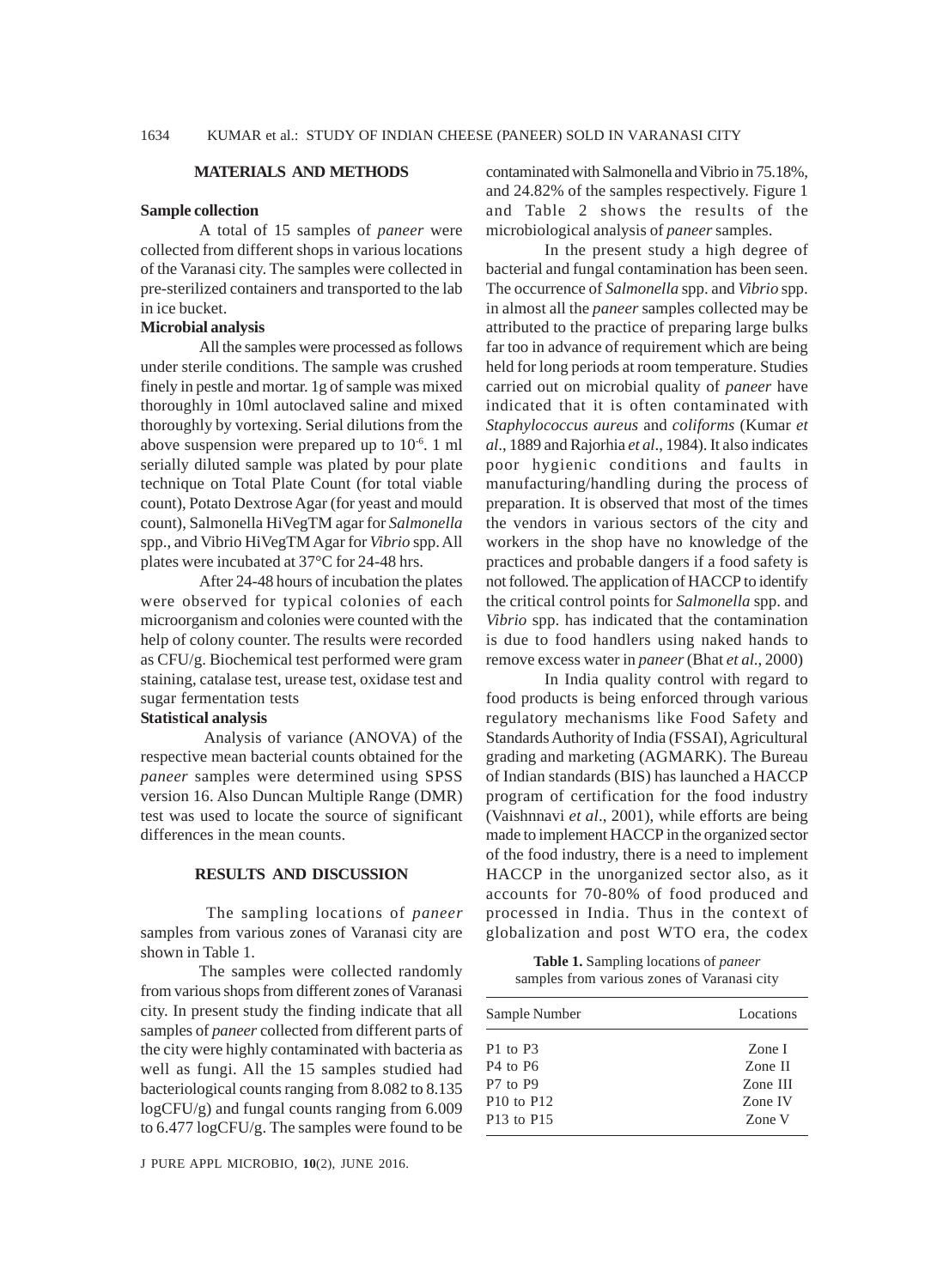| Paneer<br>samples |                 | <b>TPC</b><br>(LogCFU/g) | <b>PDA</b><br>(LogCFU/g) | Salmonella HiVegTM<br>agar (LogCFU/g) | Vibrio HiVegTM<br>agar (LogCFU/g) |
|-------------------|-----------------|--------------------------|--------------------------|---------------------------------------|-----------------------------------|
| Zone I            | P <sub>1</sub>  | $8.096 + 0.001$          | $6.094 + 0.010$          | $4.944 \pm 0.002$                     | $4.566 \pm 0.003$                 |
|                   | P <sub>2</sub>  | $8.086 + 0.001$          | $6.146 \pm 0.002$        | $4.926 + 0.003$                       | $4.533 \pm 0.002$                 |
|                   | P <sub>3</sub>  | $8.070 + 0.043$          | $6.113 \pm 0.004$        | $4.939 \pm 0.002$                     | $4.545 \pm 0.001$                 |
| Zone II           | P <sub>4</sub>  | $8.096 + 0.001$          | $6.472 + 0.002$          | $4.742 + 0.001$                       | $4.285 + 0.002$                   |
|                   | <b>P5</b>       | $8.093 + 0.001$          | $6.477 + 0.006$          | $4.733 + 0.002$                       | $4.231 + 0.002$                   |
|                   | P <sub>6</sub>  | $8.089 + 0.002$          | $6.445 + 0.003$          | $4.707 + 0.005$                       | $4.176 + 0.002$                   |
| Zone III          | P7              | $8.091 + 0.002$          | $6.416 + 0.002$          | $4.626 + 0.002$                       | $4.155 + 0.002$                   |
|                   | P8              | $8.086 + 0.001$          | $6.360 + 0.006$          | $4.634 \pm 0.001$                     | $4.077 \pm 0.002$                 |
|                   | P <sub>9</sub>  | $8.082 + 0.001$          | $6.397 + 0.002$          | $4.614 + 0.002$                       | $4.113 + 0.002$                   |
| Zone IV           | P <sub>10</sub> | $8.132 + 0.001$          | $6.099 + 0.003$          | $4.612 + 0.001$                       | $3.935 + 0.001$                   |
|                   | P <sub>11</sub> | $8.113 + 0.002$          | $6.009 + 0.007$          | $4.592 + 0.001$                       | $4.175 + 0.002$                   |
|                   | P <sub>12</sub> | $8.122 + 0.002$          | $6.036 + 0.011$          | $4.603 + 0.001$                       | $4.322 + 0.001$                   |
| Zone V            | P <sub>13</sub> | $8.135 + 0.001$          | $6.364 \pm 0.005$        | $4.674 \pm 0.001$                     | $4.040 \pm 0.002$                 |
|                   | P <sub>14</sub> | $8.119 + 0.002$          | $6.274 + 0.003$          | $4.654 + 0.002$                       | $4.277 + 0.002$                   |
|                   | P <sub>15</sub> | $8.127 + 0.001$          | $6.322 + 0.002$          | $4.661 \pm 0.001$                     | $3.955 \pm 0.002$                 |

**Table 2.** Enumeration of Standard Plate Count, Yeast & Mould Count, *Salmonella* and *Vibrio* in *paneer* samples from Varanasi city

**Abbreviations:** TPC - Total plate count, PDA - Potato Dextrose Agar, P1 to P15 - *paneer* sample 1 to 15.

|    | S.No. Characteristics         | Requirement   | Method          |
|----|-------------------------------|---------------|-----------------|
| 1. | Bacterial count per gram max. | $5\times10^5$ | $Is: 5402-1969$ |
| 2. | Fungal count per gram max     | 90            | Is:5401-1969    |
| 3. | Coliform count per gram max   | 250           | Is:5403-1969    |

**Table 3.** The Indian standards specifications for *paneer* (IS : 10484-1983)

Alimentarius commission guidelines on food safety issues such as HACCP should be implemented in India. Table 3 shows the Indian standards specifications for *paneer* (IS : 10484-1983).

The code of conduct laid down by FSSAI should be strictly followed by the *paneer* manufacturers. Government agencies and NGOs could take initiative in spreading awareness and



in *paneer* preparation. **Fig. 1.** Typical colonies of *Vibrio* and *Salmonella* isolated from *paneer* sample

measures to educate the workers about the manufacturing handling and selling of such products which have a very high risk of getting contaminated during the entire process, and basic training of handling and hygienic practices can be given to the manufacturers and handlers, so that the health of the consumer is not at risk.

## **CONCLUSION**

This study concluded that the presence of *Salmonella* spp. and *Vibrio* spp. can be recognized to poor hygienic conditions during *paneer* preparation, handling and storage as per standards. Consumption of lower quality of *paneer* may lead to serious human health problems. This study suggested to strictly preventive and control measures of pre and post process contamination